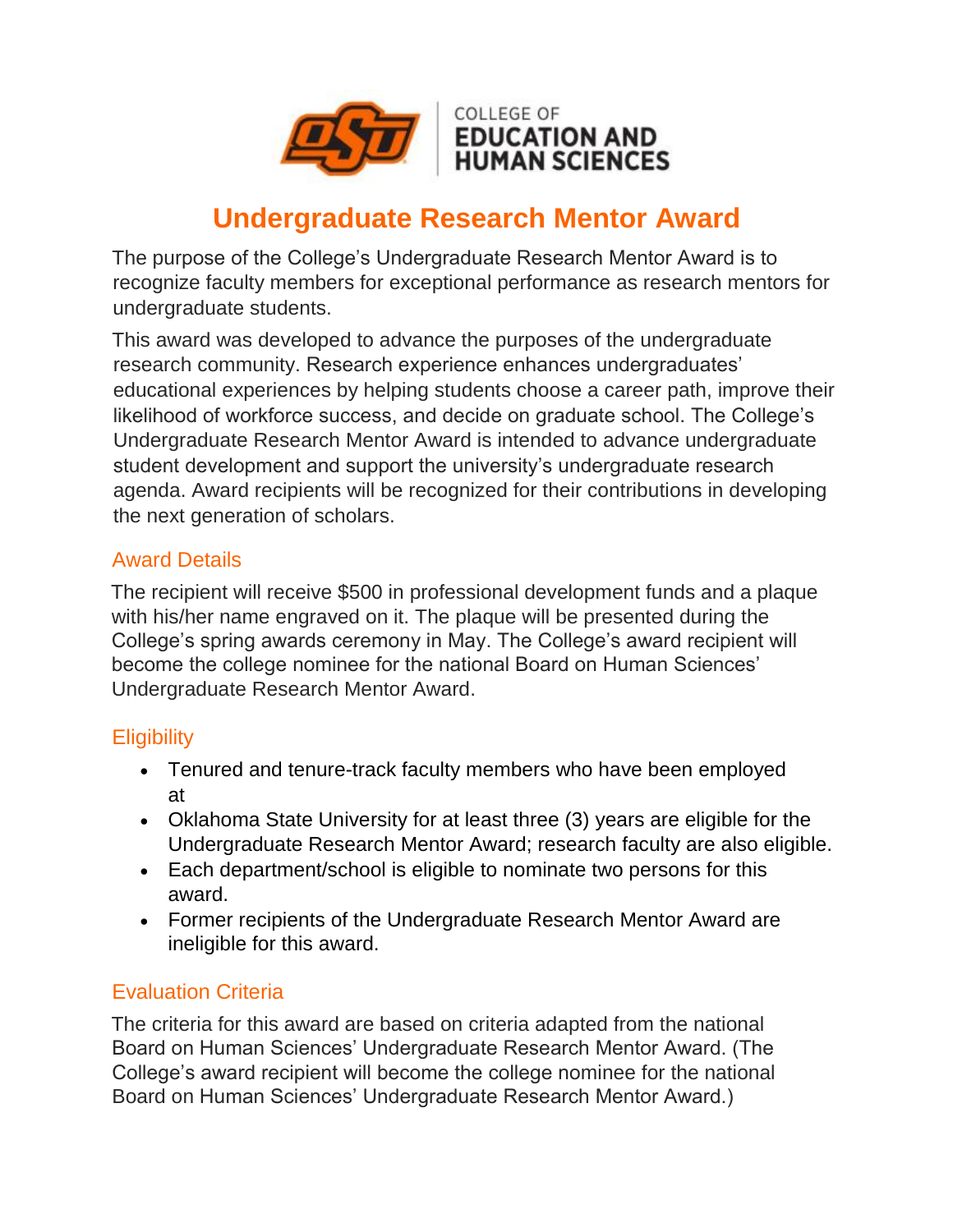Reviewers will focus on the faculty member's mentoring; reviewers will not attempt to judge the quality of student work, which may be included in the nomination dossier.

In the application letter, the applicant may wish to include the following:

- A list of students whom the faculty member has mentored, project type, mentorship date(s), and method of dissemination;
- A statement about stimulating continued student interest in doing research (e.g., through additional undergraduate experiences or graduate program research).

Preference will be given to mentors who move students toward disseminating findings (e.g., presenting, publishing, exhibiting in juried competitions, etc.).

## Nomination Period

The nomination period begins on November 1. All nominations must be submitted **by 11:59 p.m., February 15.** The award recipient will be determined by mid-March, and the award recipient will be announced in May.

## Nomination Procedure

Example OSU-research opportunities and activities in which undergraduates may be engaged include the Freshman Research Scholars program, Wentz research projects, Niblack Research Scholars program, Honors thesis projects (NOT Honors contract projects), presentation at the OSU Research Symposium, participation in the Kathleen Briggs Undergraduate Scholars Forum, delivering a peer-reviewed conference presentation, publishing a paper in a peer-reviewed journal, etc.

Each department/school shall implement its own procedure for identifying qualified applicants. Following a review of potential candidates, each department/school will nominate no more than two candidates for the College's Undergraduate Research Mentor Award.

Complete the online nomination form [here.](https://education.okstate.edu/faculty-staff-resources/faculty-award-announcements-nomination-submissions.html) The nomination dossier for this award will be submitted electronically as a single PDF document\* that includes:

- 1. Application letter (2 pages or less) detailing the candidate's work that advances the research competencies of undergraduate students;
- 2. Nominee's curriculum vita;
- 3. Up to three examples of undergraduate student work completed under the nominee's guidance.
- 4. A letter of support from the department/school head.